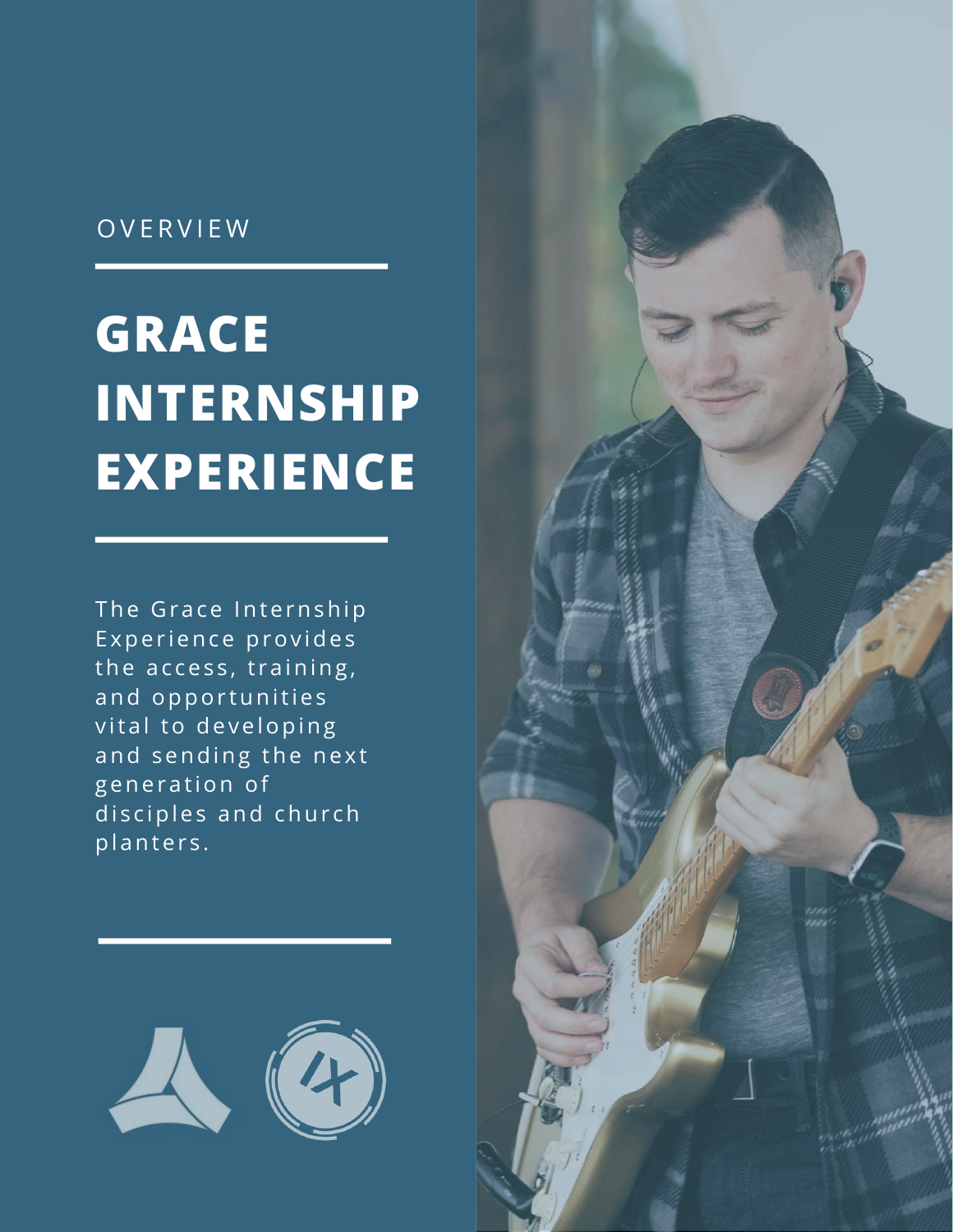

## **VISION AND OUTCOMES**

**At Grace Christian Church we have a passion for and a commitment to Kingdom multiplication. We desire to make disciples who make disciples and to plant churches that plant churches. Recognizing many young pastors and leaders face a significant gap between formal education and practical experience, the Grace Internship Experience (IX) was launched as a bridge program that will set the next generation of ministry** leaders up for success. The goal of IX Is the holistic development and sending out of emerging leaders **through mentoring, training, and practical ministry experience in a local church context.**

#### **We are looking for interns who:**

- **Desire to advance the mission of disciple-making and church-planting.**
- **Are ready to be further equipped and trained for ministry through holistic (head, heart, hands) training and growth.**
- **Are future pastors or leaders trying to discern a call to ministry within the local church.**

### **This is accomplished through an environment that:**

- **Works to mold future ministry leaders, pastors, and church planters.**
- **Places a high value on personal discipleship and offers interns one-on-one spiritual mentorship with local church pastors/leaders.**
- **Challenges interns to develop character, grit, and perseverance by creating graceful but stressful situations in which to grow.**
- **Forms interns with a greater passion for the local church in love, service, and leadership.**
- **Focuses on sending interns out to other churches or new church plants upon program completion rather than retaining them at Grace.**

## **TRACKS**

**Upon acceptance to the program, each intern will enter Into a specific ministry track. Tracks are determined in collaboration with the program director based on personal calling, experience, and interest. Each track will provide interns with hands-on training and leadership opportunities in a specific ministry area. Track Coaches will function as staff mentors for each intern through the duration of the** Internship Experience. A complete listing of the IX ministry tracks can be found on the last page of this **overview.**

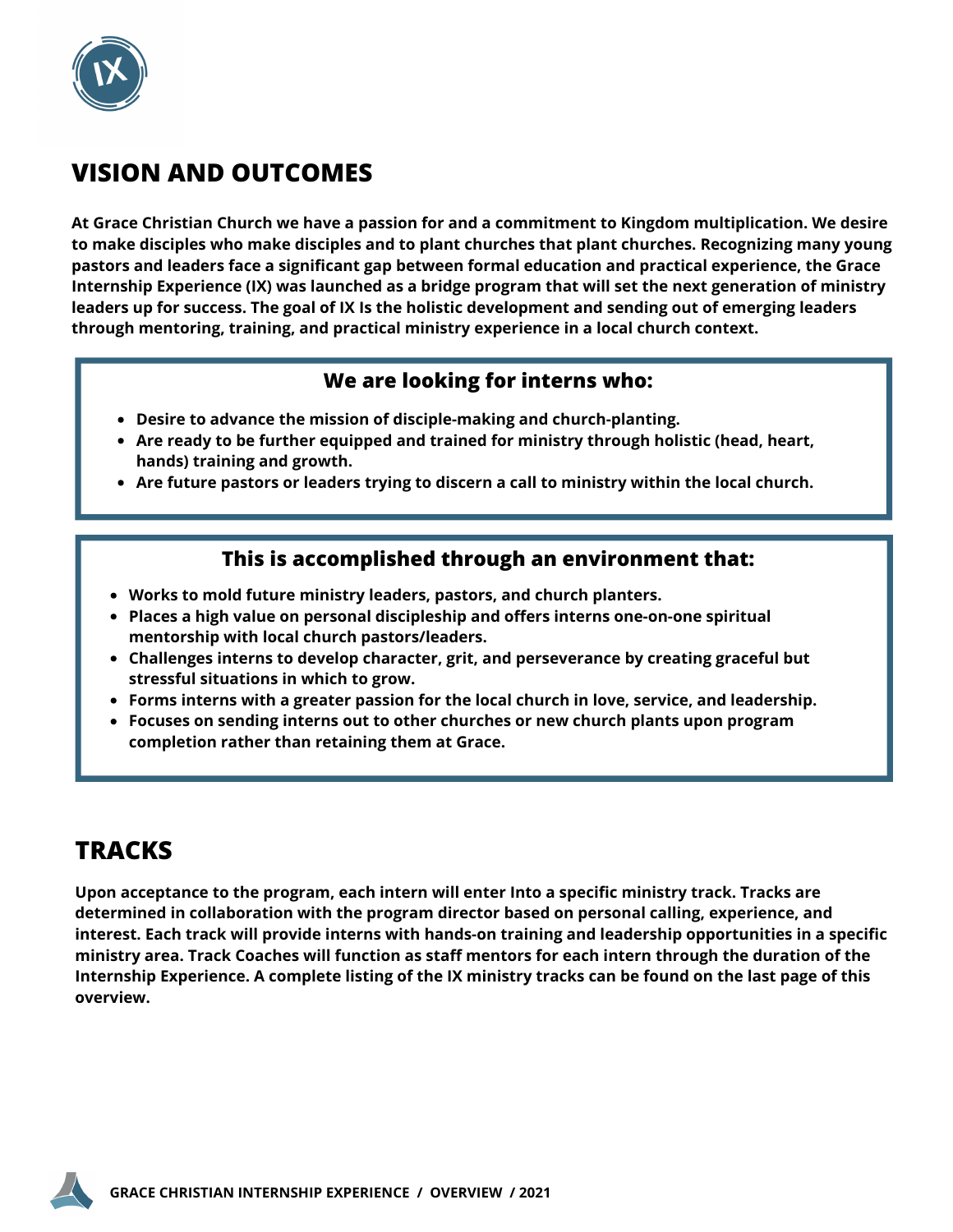

# **THE GRACE INTERNSHIP EXPERIENCE (IX) PROVIDES THE ACCESS, TRAINING, AND OPPORTUNITIES VITAL TO DEVELOPING AND SENDING OUT THE NEXT GENERATION OF DISCIPLE MAKERS AND CHURCH LEADERS.**

**GRACE CHRISTIAN IS COMMITTED TO BUILDING AND MULTIPLYING THE NEXT GENERATION OF LEADERS by bridging the gap between formal education and practical experience. Rather than spending time sitting in a class or doing menial volunteer tasks, IX trains church leaders through up-front access to weekly operations and ministry systems, achievement-focused responsibilities, and personal discipleship to grow in spiritual health and discipline.**



**BEHIND THE SCENES Spend time partnering with Grace Staff during weekly office hours to plan, prepare, and provide effective ministry.**

**BEYOND OUR WALLS Be a part of changing the lives of others in our community by serving with local ministry partners and Grace Outreach events.**

**BENEATH THE SURFACE Sharpen your gifts and talents and push past your comfort zone through one-on-one development with your track Mentor.**

**TRACK FOCUS Take ownership within your track and build confidence in your leadership through hands-on experience.**

**ALL-TEAM Tackle projects where many hands make light work and discover what it means to build up the church, all while growing closer with the church staff.**

**RETREAT Close your intern experience with an all-class retreat focused on processing all you've learned and celebrating the completion of the internship session.**

**MASTERCLASS Learn directly from Grace pastors and staff members through leadership competencies that will stretch and equip you to succeed.**

#### **COMMUNICATION COACHING**

**Sharpen your leadership communication skills through weekly role-playing scenarios and receive staff feedback.**

**STUDY Create intentional time to connect with God and your intern class in the midst of a busy schedule by joining in on a weekly, intern-led Bible study.**

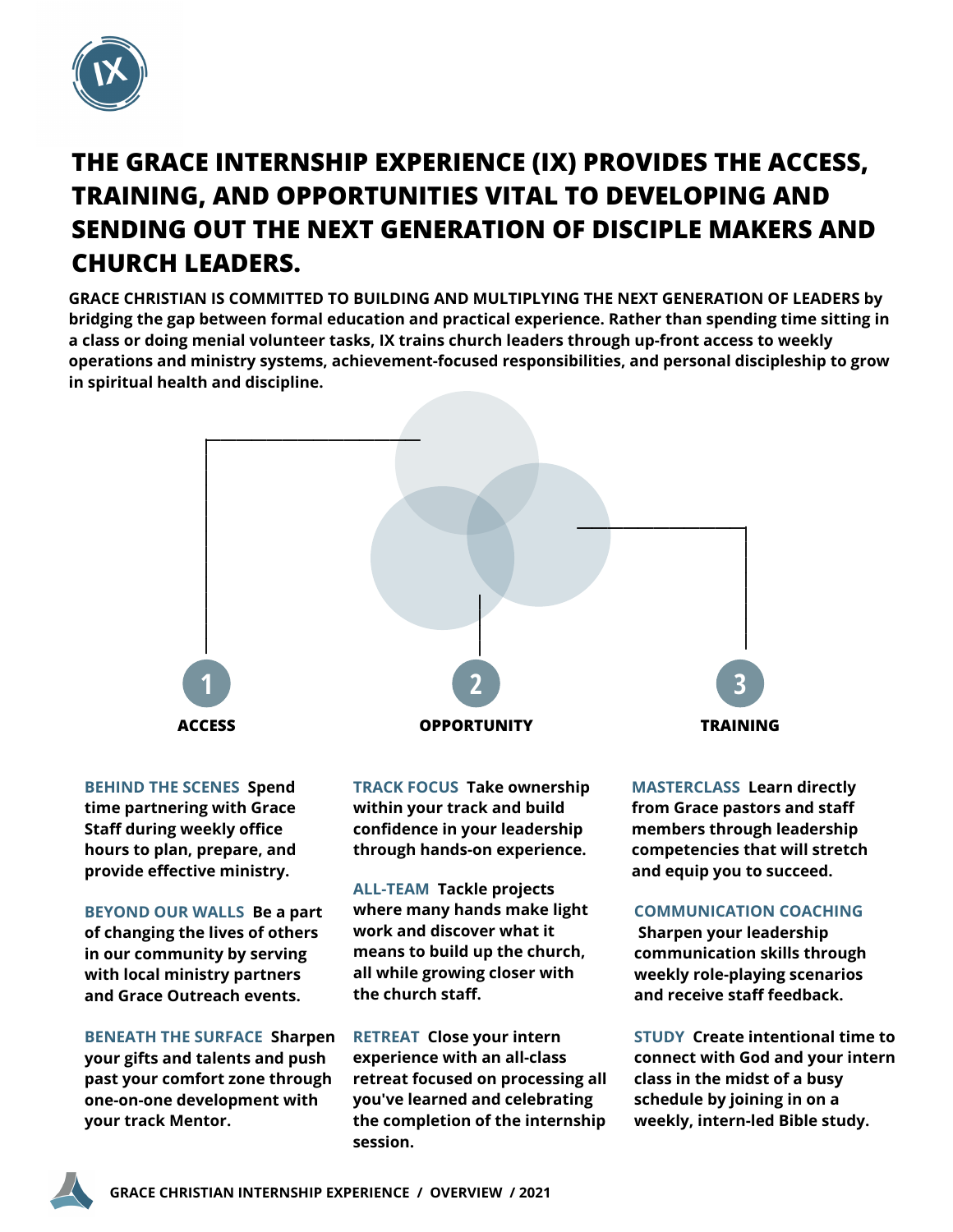

## **PROGRAM OVERVIEW**

| <b>TERM</b>                 | IX operates on an annual cycle of three consecutive terms. Interns apply in<br>the Spring for the Fall semester and commit to the year-long program,<br>running through the following Summer.                                                                                                                                                                                                                                                                                                                                                                                                                     |                      |                      |  |
|-----------------------------|-------------------------------------------------------------------------------------------------------------------------------------------------------------------------------------------------------------------------------------------------------------------------------------------------------------------------------------------------------------------------------------------------------------------------------------------------------------------------------------------------------------------------------------------------------------------------------------------------------------------|----------------------|----------------------|--|
|                             | <b>FALL 2021-15 weeks</b>                                                                                                                                                                                                                                                                                                                                                                                                                                                                                                                                                                                         | SPRING 2022-15 weeks | SUMMER 2022-12 weeks |  |
| <b>HOURS</b>                | IX is a 40-hour/week, full-time program designed as an intensive training and<br>development experience. It may be possible to take online classes while<br>participating in IX, but interns enrolled in the program are requested not to<br>have an additional job. We want you to have the energy, time, and focus to<br>make the most out of your internship as well as balance the other priorities<br>in your life.<br>Interns will work with the rest of the Grace staff Sunday-Thursday. The<br>Grace offices are closed Friday and Saturday and these are considered "off"<br>days for staff and Interns. |                      |                      |  |
| <b>WEEKLY OPPORTUNITIES</b> | SUNDAY-Gain valuable experience leading and serving with staff and<br>volunteer teams in your track area. Learn how we do what we do with<br>hands-on experiencing while contributing to the life and growth of the<br>church. Worship with the Grace Christian Church family.                                                                                                                                                                                                                                                                                                                                    |                      |                      |  |
|                             | MONDAY-Participate in our weekly all-staff meeting where we pray for the<br>congregation and discuss the progression of ministries and goals. If you are<br>in the Preaching/Pastoral track, join the Teaching Team for a sermon<br>planning session. Discover more about the DNA of our church in Grace<br><b>Christian Essentials.</b>                                                                                                                                                                                                                                                                          |                      |                      |  |
|                             | TUESDAY-Join the Grace staff in Communication Practice and, if required by<br>your track, a Service Planning Meeting. Focus on personal development in<br>the Leadership Lab or Practical Practices. End the day with Intern Bootcamp.                                                                                                                                                                                                                                                                                                                                                                            |                      |                      |  |
|                             | WEDNESDAY-Go deep with your cohort in Intern Underground. If required<br>or available through your track, help plan and implement Grace Student<br><b>Ministry programs.</b>                                                                                                                                                                                                                                                                                                                                                                                                                                      |                      |                      |  |
|                             | THURSDAY— If you are In the Preaching/Pastoral track, join the Directional<br>Leadership Team in talking about church planting vision and strategy.<br>Thursdays are for Bootcamp as well!                                                                                                                                                                                                                                                                                                                                                                                                                        |                      |                      |  |
|                             |                                                                                                                                                                                                                                                                                                                                                                                                                                                                                                                                                                                                                   |                      |                      |  |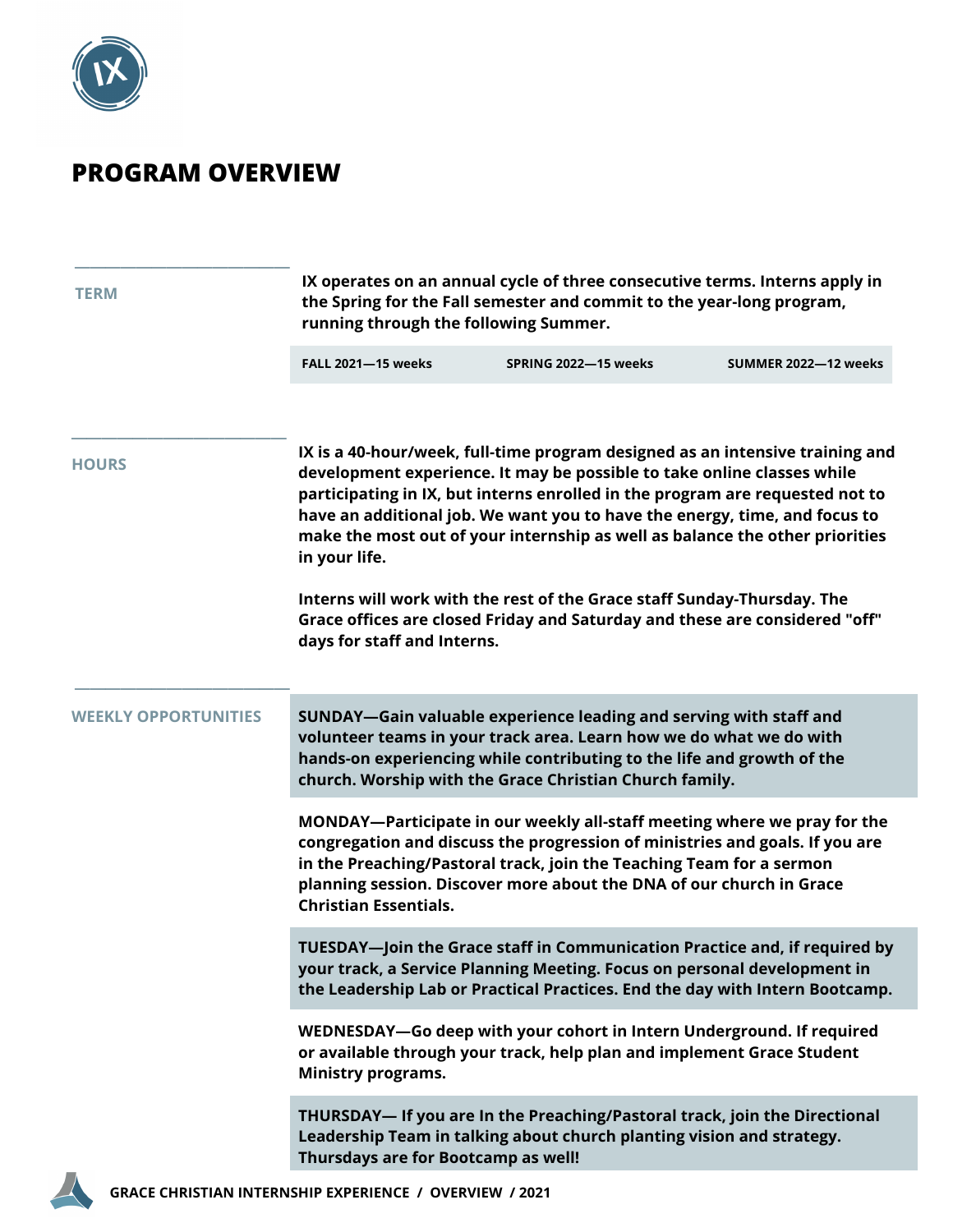

## **DEVELOPMENT HIGHLIGHTS**

**Grace places special focus on personal development and growth through regular learning opportunities. Through our unique series of Master Classes and training sessions, interns will connect with various Grace staff members to expand their understanding of practical theology and discover practical tools for leadership.**

#### **INTERN UNDERGROUND**

**Each week, interns will have the opportunity to "dig underground" and journal on root questions about their lives. Using Scripture as an anchor point, interns will study, pray, reflect, and discuss what God is revealing to them. Examples of some "root topics" include family of origin, identity, accountability, calling, and unity.**

#### **PRACTICAL PRACTICES**

**Develop helpful skills for life like personal financial management and how to have crucial conversations.**

#### **LEADERSHIP PIPELINE**

**Learn, observe, and implement the leadership competencies that contribute to a healthy culture of leadership development.**

#### **DISCIPLESHIP 101**

Discipleship is at the heart of any healthy church ministry, and it's at the heart of IX. Study the **biblical basis for one-on-one discipleship, learn the vision and process for personal discipleship at Grace, and experience the transformational power of being discipled by a mentor during your time in IX.**

#### **COMMUNICATION PRACTICE**

**Practice makes perfect, so practice we must! Each week, interns will participate with the entire Grace staff In communication practice. Through various role-playing scenarios, participants are given the opportunity to hone leadership communication skills while receiving real-time feedback and coaching.**

#### **BOOTCAMP**

**Healthy leadership begins as an inside job—physically, mentally, and spiritually; as such, the holistic leadership development at IX includes a component of physical challenge. Interns will "do hard things" together by participating in a regular time of HIIT, CrossFit, or other aerobic training.**